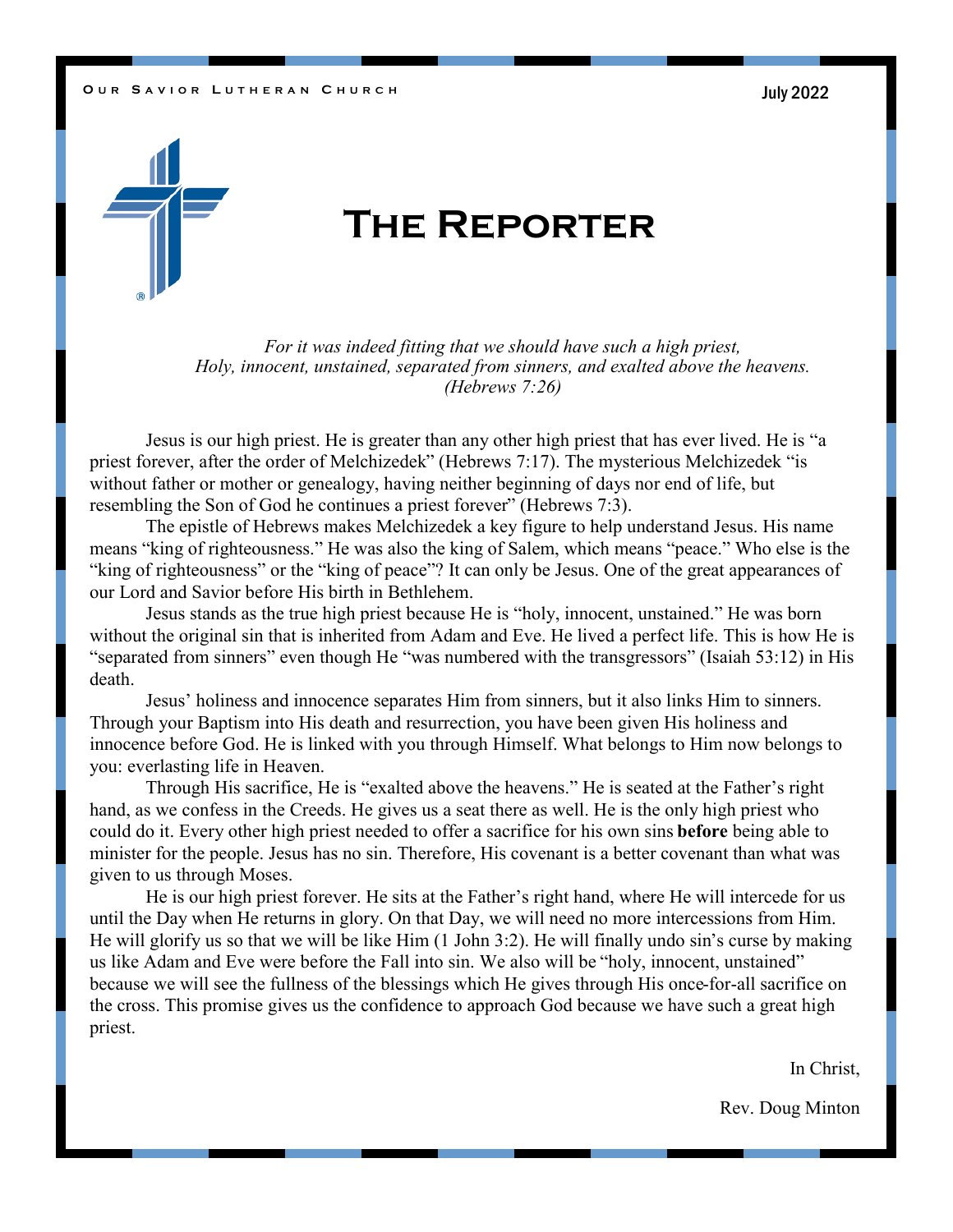## **P a g e 2**

# **Higher Things Youth Conference**

This year we have 8 youth and 3 adults attending Higher Things youth conference at Valparaiso University July 26- 29. The theme this year is FOR YOU. Six letters. That's all you need. "For you" makes the Gospel, well, the Gospel! All that Christ did is for you - has to be for you! He makes it yours. In His Spirit-filled Gifts, Christ delivers it right to you over and over and over again! Water and Word over your forehead. Gospel sermons and Absolution into your ears. God's Word into your ears and eyes. Jesus' Body and Blood into your mouth. No doubt about it: all Christ did, all Christ does - all FOR YOU! Six letters. FOR YOU. Calvary. Easter. Font. Bible. Gospel sermons. Absolution. Supper. FOR YOU. Jesus' salvation FOR YOU. Jesus' mercy, forgiveness, and love FOR YOU.

## **Radio Sponsorship**

If you have a special day you would like recognized, you can sponsor a Sunday morning radio broadcast. The cost for us to broadcast our service each week is \$150. Radio sponsorship donation is \$75 or more. Give donation and date sponsoring to Renee anytime throughout the year.

## **Men's Bible Breakfast**

We will meet on July 9 at 8am. Pastor will be the host. We are working our way through The Story. **We encourage ALL men (teenage to 99) of the congregation to join us!** 

# **Quarterly Church Council and Voter's Assembly Meeting**

Thursday, July 14 - Church Council meeting at 7:00pm Sunday, July 17 - Quarterly Voter's Meeting following service. Please put this on your calendar now so you can attend and be involved in the decisions of your church.

# **Missions Update**

Our current Missions to Date giving is **\$11,932.02** (as of June 19). With 6 months left in 2022 to hit our goal of \$20,000 we need about **\$311** each Sunday.

## **Thrivent Financial**

We have received **\$1168** from Thrivent Choice Dollars. If you have a Thrivent policy, you can direct your Choice Dollars to Our Savior. This is an easy way to support our church.

# **Amazon Smile**

We have received **\$80.49** from Amazon so far in 2022. This is an easy way to support our church while you are shopping online. If you haven't already, you can easily sign up through the link on the front page of our website at www.oursaviormilford.com. If you have the app, you can add Amazon Smile on there as well, just search Our Savior Milford. Any questions, ask Pastor.

# *Remember Those Unable to be with Us on Sunday Morning*

Delmer and Reatha Henrichs 1257 E 1200 North Rd Onarga IL 60955

Arlene Hines 503 S Chicago St Milford IL 60953

Rosalie Lundberg 216 Walnut St Milford IL 60953

Pat Nielsen 120 W Jones Milford, IL 60953

Joanne Sloan 2364 E 900 North Rd Milford IL 60953

Brenda St. Peter 817 S Hanson Dr Watseka IL 60970

Sara Janssen Autumn Fields 325 E Orange, Rm 303 Hoopeston, IL 60942

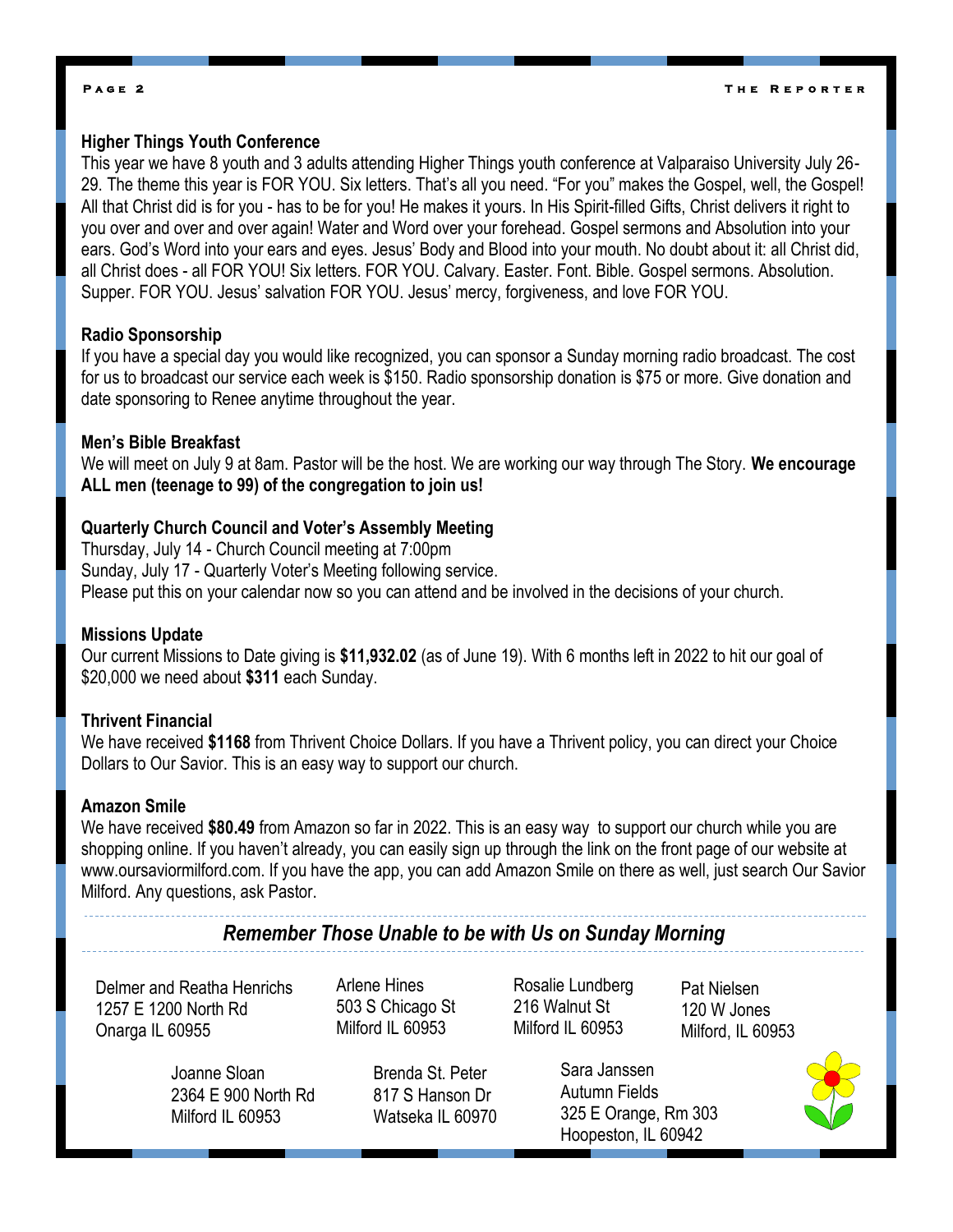#### **P a g e 3**

# **Central Illinois District Convention**

The 2022 CID Convention (postponed from 2021) will be July 17-19 in Springfield, IL. Pastor and Dean Lingley will be attending as representatives of OSLC. Please keep them in your prayers as they vote on a new District President and various resolutions for our District.

# **Prairieview Homes Update**

Thank you to everyone who supported Prairieview's 33rd Golf Outing. Although rain was in the forecast, we were blessed with a nice day and the sprinkles started as most golfers were finishing the course! Also thank you to the many donors who generously provided door prizes! It was a time of fun and fellowship that provided extra funds for Prairieview Lutheran Homes' residents.

Prairieview Fall Festival is scheduled for September  $9<sup>th</sup>$  and  $10<sup>th</sup>$ . As always, we would appreciate donations of quilts, baked goods, fruits, vegetables, silent auction items, used jewelry, purses, scarves, and books! Many hours go into sorting and pricing these items so please bring the used items early!

Prairieview Lutheran Homes, Danforth, IL has open positions in Housekeeping, C.N.A.'s, Nursing, Dining Services, Resident Assistants (including activities), and a Maintenance Director. Apply online at www.prairieviewlutheran.com or search for Prairieview Lutheran Homes on www.Indeed.com .

# **Higher Things Opening and Closing Divine Service**

Consider joining your youth, and youth from around the country, on either July 26 at 2:00p for the opening Divine Service or July 29 at 1:0p for the closing Divine service.

# **Podcast of the Month!**

Podcast of the Month for July is **The Word of the Lord Endures Forever.** This 15-minute, daily Bible study is hosted by Rev. Will Weedon from St. Paul Lutheran Church in Hamel, IL. He is currently in a study of the Book of Revelation, which began on May 23 if you would like to hear the entire series. Rev. Weedon goes verse-by-verse, studying the text with the Church, past and present, for a detailed study.

# **Moments of Meditation**

During Moments this month, we begin studying the Flood as we look at why God brought the Flood (Genesis 6:1-9). Listen weekday mornings at 8am on WHPO.

**Wrestling with Theology** has some wonderful programming lined up. Here are this month's highlights.

| Week of | Confessional Corner (Monday)                                | Digging Deeper (Thursday)                                 |
|---------|-------------------------------------------------------------|-----------------------------------------------------------|
| July 4  | Scripture Forbids Lordship<br>(Treatise $1-11$ )            | God Has Redeemed Us from Trouble<br>(Psalm 107)           |
| July 11 | History Doesn't Support the Pope<br>$(Treatise 12-31)$      | With God All Things Are Possible<br>(Psalms 108-109)      |
| July 18 | The Pope as Antichrist<br>$(Treatise 32-59)$                | Unmoved at God's Right Hand<br>(Psalms 110-112)           |
| July 25 | The True Jurisdiction of the Bishops<br>(Treatise $60-82$ ) | The Name of the LORD Is to Be Praised<br>(Psalms 113-115) |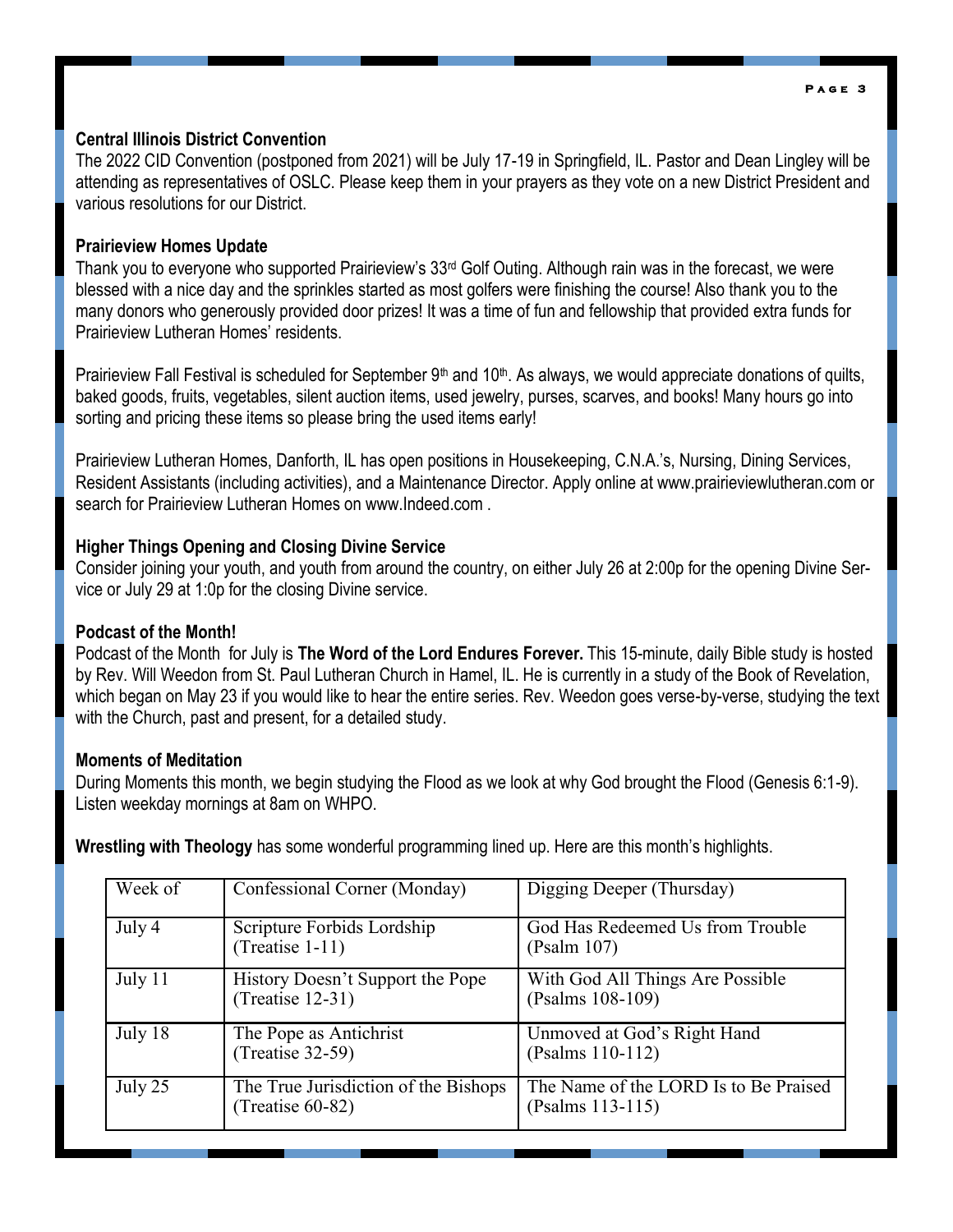# **Meet our New Seminarians!**

As you know, we support current Seminary Students as part of our Missions Money. Since our previous students have finished their 4 years of study, we have two new students. Please take a moment to get to know them both.

# **Simon Niemtschk (St. Louis)**

My name is Simon Niemtschk and I am the son of a Lutheran pastor, Bobby Niemtschk, who became an army chaplain in 2016. My mother is Lori Niemtschk, an artist. I also have a younger sister named Anna who has graduated from high school and enjoys making cartoons.

I am an avid reader and always seem to be lost in books. I prefer to read the journals of adventurers like American explorer John Lloyd Stephens.

After my father became a chaplain in 2016, we have moved to several military posts including Washington State, South Carolina, and South Korea.

In 2022, I graduated from Troy University with a Master's Degree in International Relations. I enjoyed my studies but felt compelled to do more than construct models and aggregate data. After much consideration I returned to my foundation in the faith which had been instilled in me by my father since childhood. As I thought on my future and prayed for guidance the answer emerged quite suddenly. I had discovered a new calling to attend the Seminary.

Supported by my family, I began applications to Concordia Seminary and was accepted that same year. I have since arrived at the Seminary to begin summer Greek classes. I enjoy my studies so far and feel confident in the great good that God may work in me. At the moment, I seek to complete the Master of Divinity and become a Lutheran pastor, but I hope one day to return for a Ph.D. and take a teaching position at one of the Concordias while also serving in a congregation.

## **Ian Habicht (Fort Wayne)**

Dear members of Our Savior Lutheran Church,

Thank you for walking beside me on this journey through the seminary. May our gracious Lord bless us all as we draw near to Him through his Holy Scriptures.

My name is Ian James Habicht (Ha-bic-t), Summer Greek student at Concordia Theological Seminary Fort Wayne, IN.

I was born in Mountain Home, ID on July 4<sup>th</sup> 1995. I was born again into God's family through Holy Baptism on February 18, 1996. Shortly after, my family had moved from Idaho to be near their family in the thumb of Michigan to Cass City where I primarily grew up. I was raised in faith at Good Shepherd Lutheran Church in Cass City where my grandmother faithfully took me every Sunday until I left for college. On May 15th, 2011, I was confirmed into Christ's family.

In 2014, I graduated from Cass City High School and headed to Ferris State University in Michigan for a Bachelor's in Graphic Design. After a semester, I realized that was not the career for me and dropped out. For the next 5 years, I started working for my uncle who was a stone mason. During that time, I attended church weekly and became good friends with my pastor. He encouraged me to get involved in the church: where I became an usher, later an elder, joined the choir for a year, and assisted him in every way that I could or as he called me "his personal minion".

In the Fall of 2017, the Holy Spirit graciously convinced me to pursue the path of the ministry. That following Winter I started my studies at Saginaw Valley State University for a bachelor's in Social Work. I commuted from home to Saginaw so that I could get my degree and still stay involved within the church. This continued until I graduated this Spring (2022) and enrolled in CTSFW where I have begun my studies.

**Please keep these two gentleman in your prayers as they begin their studies.**